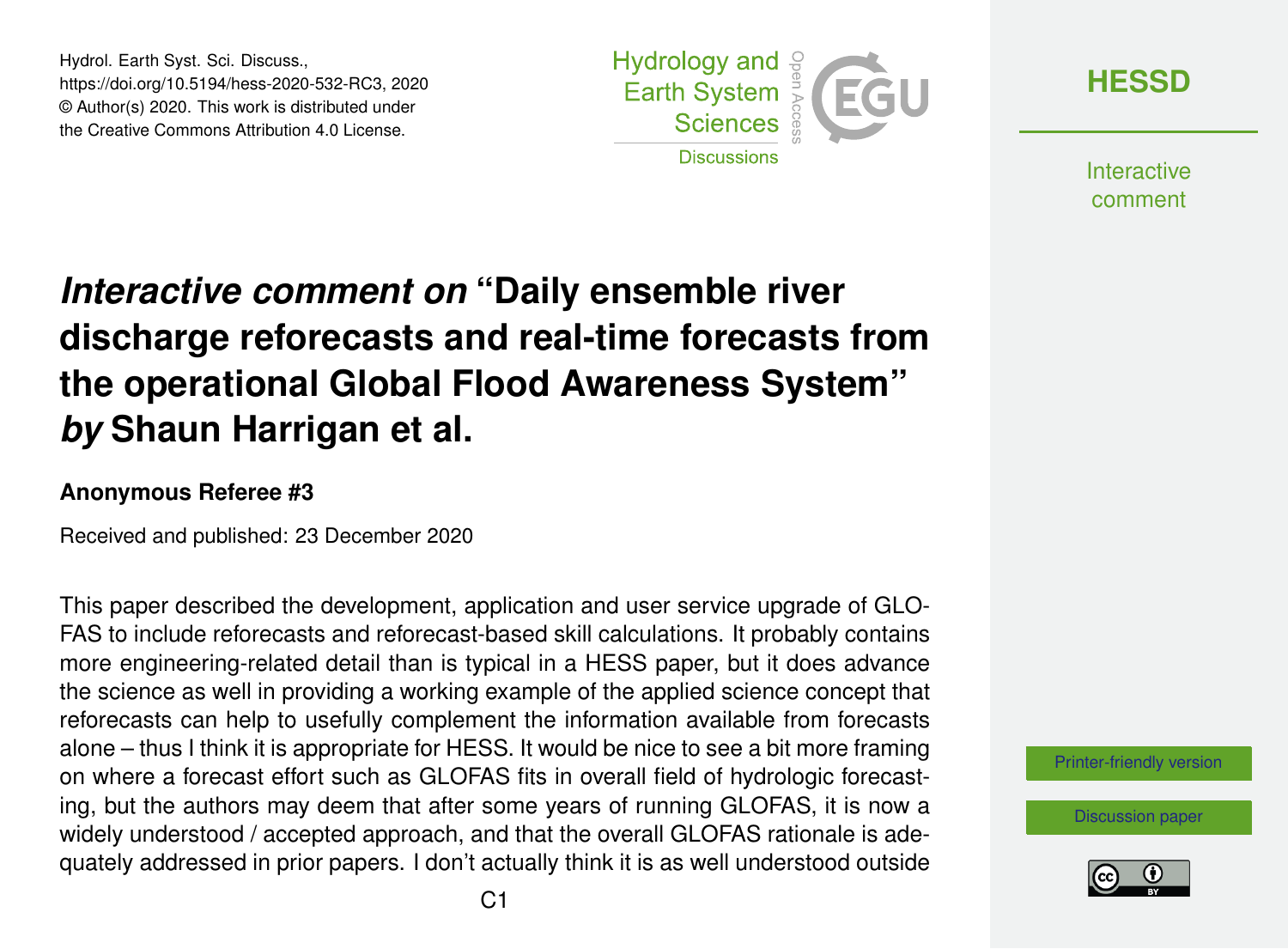of Europe, where EFAS served as an introduction to this type of service. Partly for that reason, I'd suggest that the authors do more to highlight some expected limitations of GLOFAS relative to a local/regional forecast (suggestions below), particularly given the use of perfect model benchmarks. On the plus side, the paper could strengthen the context framing by noting that it represents one of the first large operational scale effort at reforecasting in hydrology, in contrast to the introduction of reforecasting more broadly for weather and climate over 10 years ago. Overall, however, I find the paper to be a high-quality, very readable effort, presenting a range of accessible and useful information, hence I recommend publication with relatively minor clarifications and adjustments listed below.

Specific comments:

53: 'originally designed for large/transboundary river basins' – this is surprising because those would almost all be regulated and impaired, yet glofas does not represent such effects. could this statement be sharpened? if glofas can't be expected to forecast mainstem flows in such basins accurately, what was glofas designed to do more specifically? eg forecast runoff anomalies in such basins? or smaller tributaries across large basin domains? or natural flow changes and risks?

58: there are more service-related gaps, I think. at the end of this paragraph could another sentence be added to suggest that 'Other concerns include ...' where I could imagine that the lack of information about where glofas reflects upstream management effects might be another one. ideally a user could mask out reaches where it's thought that what is shown cannot represent the reality of the river flow, perhaps because it is 50% determined by a reservoir release or major diversion.

Fig1: The label 'hydrological model' is interesting because most of the hydrological components of LISFLOOD are not used – really it is the empirical groundwater attenuation and the channel routing of runoff. A more descriptive label for this component might be 'Catchment and channel routing' (whether GW or channel it's all a kind of



**Interactive** comment

[Printer-friendly version](https://hess.copernicus.org/preprints/hess-2020-532/hess-2020-532-RC3-print.pdf)

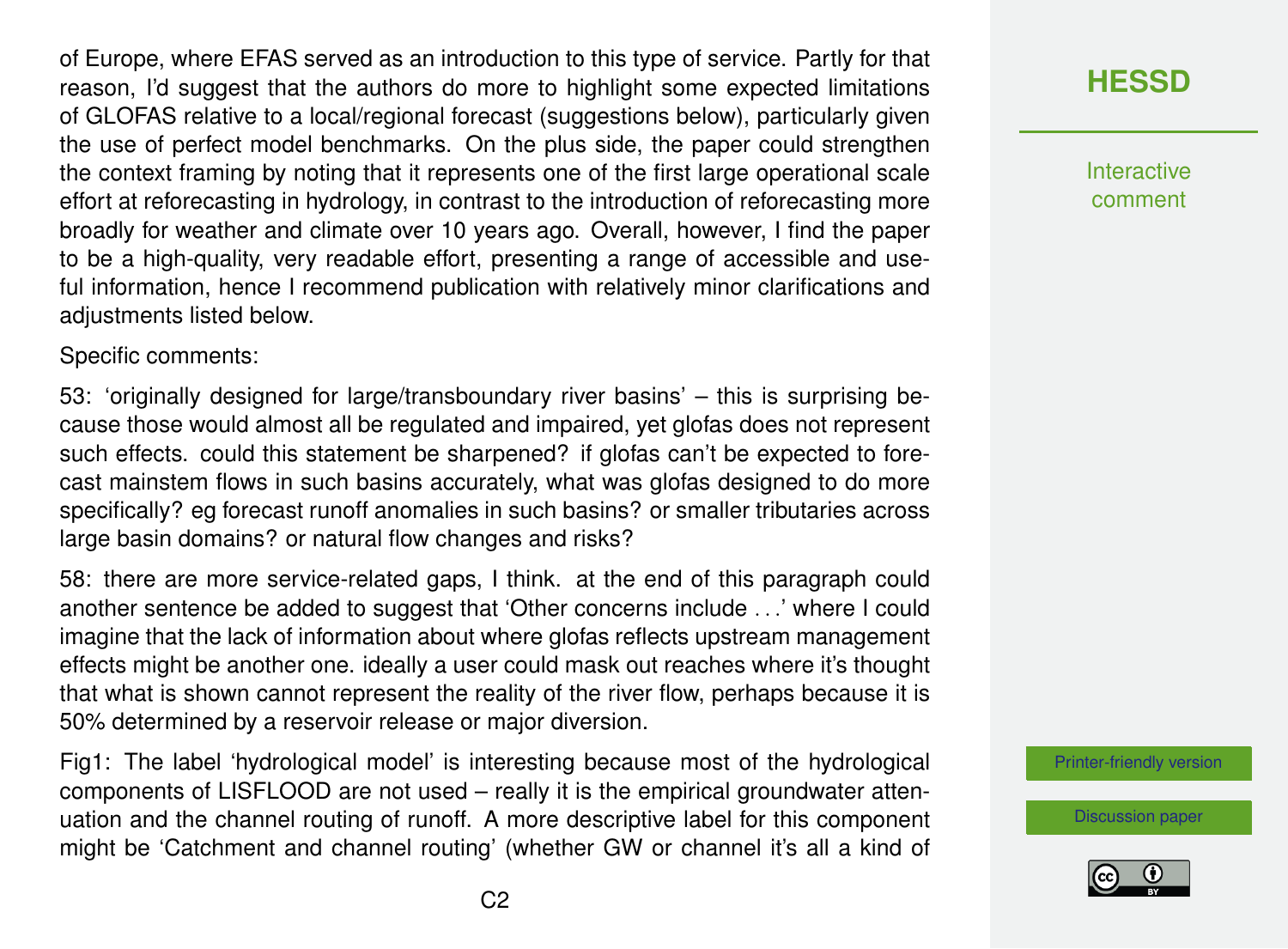routing, conceptually). Not a big issue but it may be confusing given that a lot of hydrology (runoff generation, snow accum/melt, et) is done by the LSM. btw, LISFLOOD could conceivably also offer a hillslope routing function (gamma or UH distribution).

114: Would be helpful to add a sentence to clarify how these reservoirs are represented and their realism – eg level-pool scheme, fixed rule curve

174: Perhaps add a sentence or two here or in the later discussion if the reanalysis latency impacts the skill of real-time forecasts (2-5 days is a lot of lag for a flood forecast!) or means that the skill of the hindcasts may be systematically higher than that of the real-time forecasts, since presumably the reanalysis initialization in the past doesn't have latency issues.

178: Can you say what determines 'skillful'? eg 5% kge above benchmark in the SS?

199, 235: Perhaps add a sentence explaining what fraction of these sites are impaired/unimpaired and what 'synthetic' means in the context of an observation (eg labeled in the table). In general, it should be quite clear in the paper when you are verifying against the real versus perfect model world. The initial description of verification against in situ gage stations may slightly obscure the later default to benchmarking against the reanalysis discharge. Could a sentence be added at 235 to state what is gained/lost in the interpretation of skill through comparing to the perfect model benchmark?

239: again could you quantify in a sentence what you consider 'skillful'. without going fully statistical (ie significance level of a skill scores X% above 0), what is the rule of thumb used by the authors to consider a forecast 'skillful'?

Fig 5: It's curious that the persistence-benchmarked forecast SS is so high at timestep 1. If anything I would expect it to start slightly lower than its peak SS because as you move from longer leads to approach T0 the persistence forecast, in theory at least, approaches zero error, and the persistence and actual forecasts approach each other. **[HESSD](https://hess.copernicus.org/preprints/)**

Interactive comment

[Printer-friendly version](https://hess.copernicus.org/preprints/hess-2020-532/hess-2020-532-RC3-print.pdf)

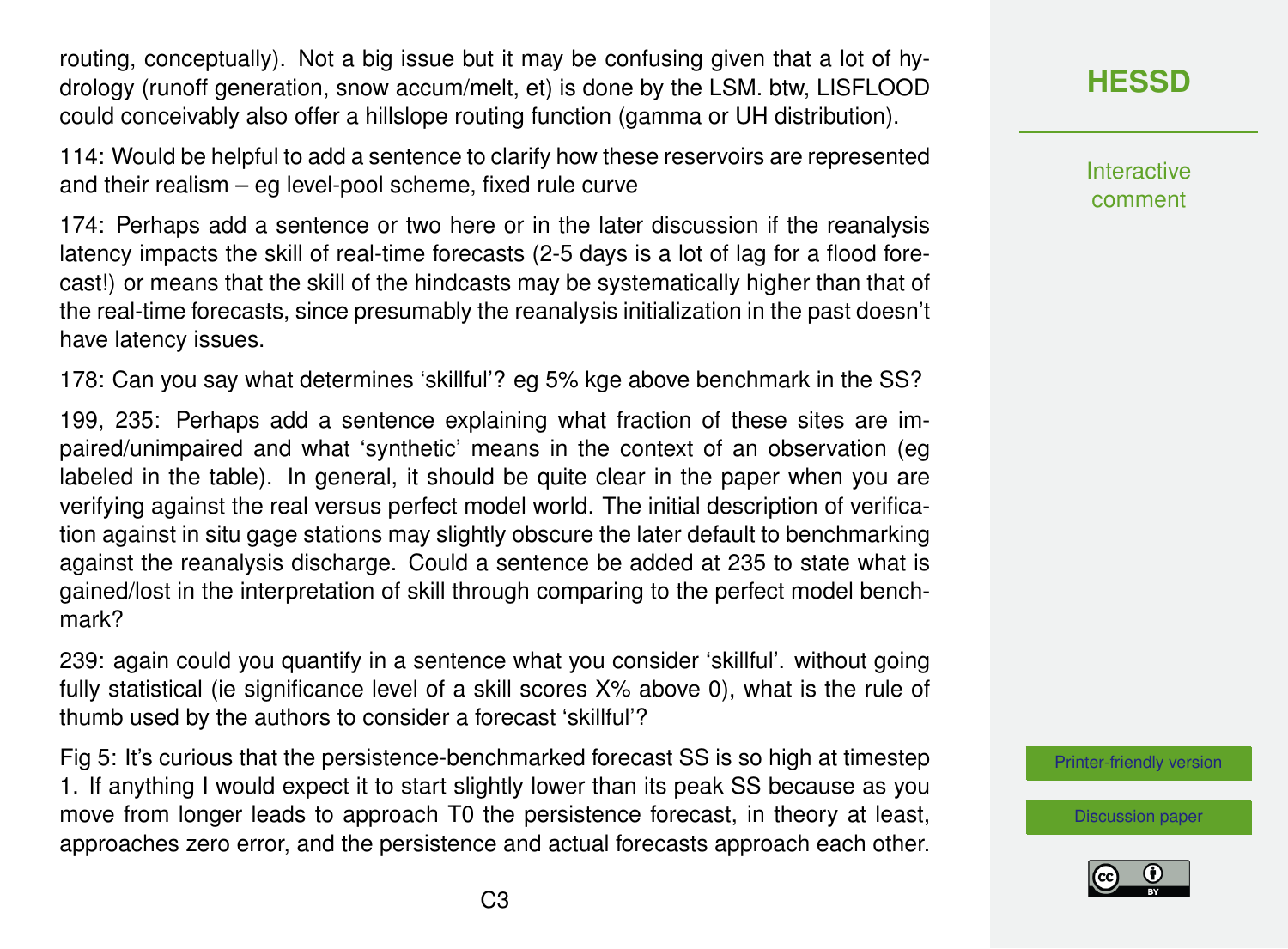There must be something in practice here that means this is not the case, ie persistence has an offset at T0 that is not present in the actual forecast. Especially in medium to large rivers, much of the time by day 1 the flow from T0 has not changed much. Is it correct that the actual forecast is 95% better than persistence even at day1? Can/should this behavior be explained in the paper?

343: I don't quite agree, as I think of bias & mean error-based scores reflecting only accuracy. The use of an integrated score such as crps means the results are sensitive not just to accuracy but to forecast spread (hence reliability). Perhaps rephrase here?

354: It would be helpful to add a discussion returning to some of the major caveats on the applicability of the analysis. I strongly support the overall message of the paper and commend the effort for having generated reanalyses and used them to demonstrate the kind of information one can derive from them, but I also recognize that in many areas the skill / usability estimates are compromised by use of perfect model benchmarks, and the lack of representation of real-world impairments in GLOFAS. Could the authors walk us through some of the possible limitations, eg in a paragraph, discuss a few cases that users may face in interpreting this kind of skill or using the reforecasts? eg, in the best case, through the model may have some biases it generally represents catchment variability such that the perfect model skill analysis is more or less directly transferrable to real world conditions. A use could infer usability qualitatively or even apply quantitative post-processing methods for their own site observations to adjust the skill scores accordingly. In a medium case, the model is badly biased (say magnitudes by 50-100% and seasonal timing off by 30 days), but still represents observed variability in high/low flow conditions – what more would be required of a user then? And in the worst case, say on highly regulated rivers, perhaps glofas cannot be used except in the most extreme situations, eg when there is so much or so little water that management effects are secondary. Would this suggest any other future directions, eg providing guidance or tools on such user-based post-processing and analysis?

## **[HESSD](https://hess.copernicus.org/preprints/)**

Interactive comment

[Printer-friendly version](https://hess.copernicus.org/preprints/hess-2020-532/hess-2020-532-RC3-print.pdf)